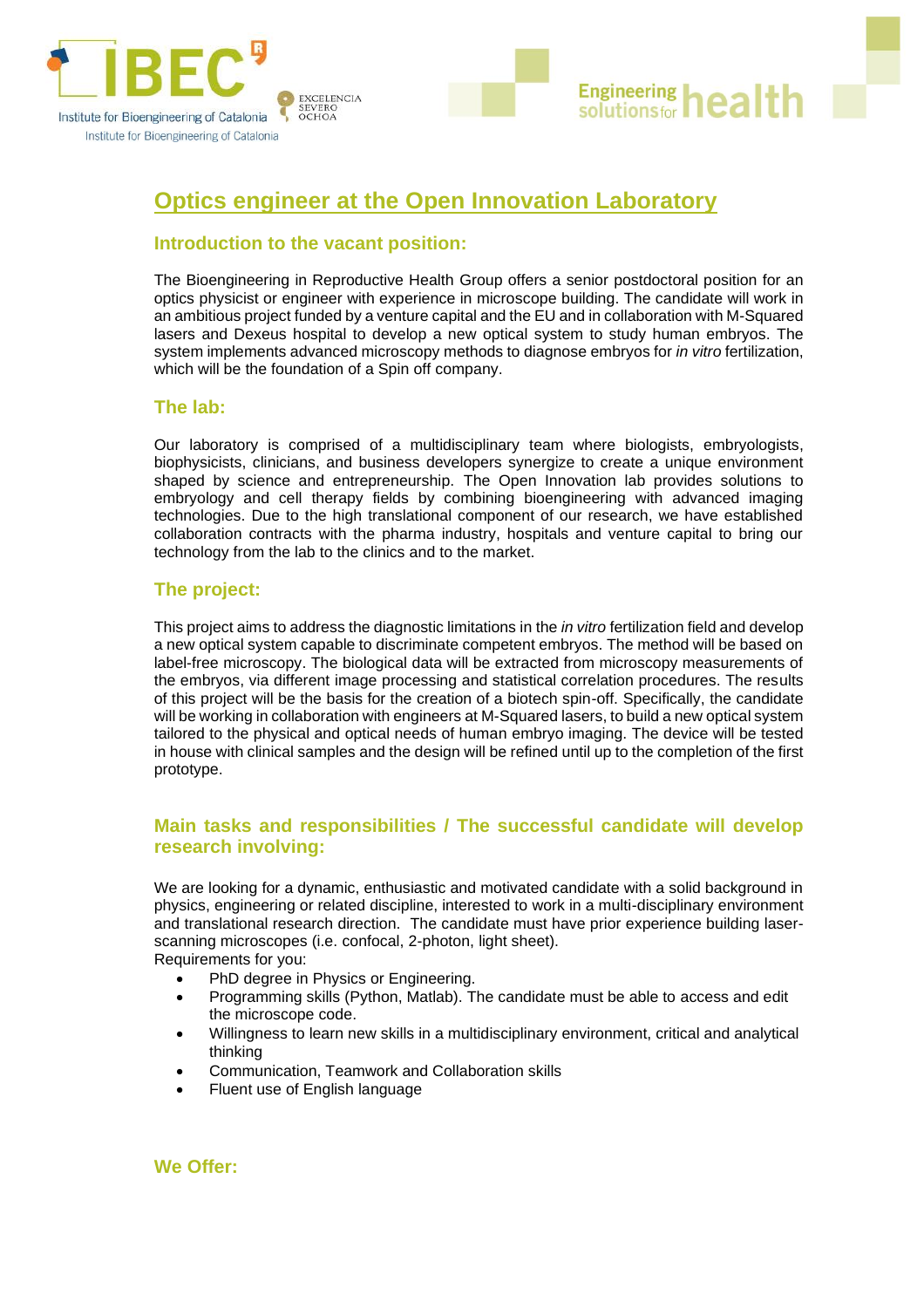



- Ideal position to work at the interface between academia and industry.
- Number of available positions: 1
- Starting date: June 2022
- Working conditions:
	- Full time 2-year contract. Salary will be commensurate with academic level and experience, ranging from 32K to 42K/year

**Engineering** 

solutionsfor

גמו

- Measures to reconcile work and family life (maternity and paternity leave, flexible schedule working hours, teleworking, 23 working days of paid holidays, 9 leave days for personal matters, among others).
- IBEC ensures equality of access to professional development opportunities irrespective of employment status, length at IBEC or other factors. The IBEC's yearly training catalogue offers a wide range of training in technical and transferable skills including mobility grants and a Mentoring programme.
- Stimulating, interdisciplinary research and high-quality international scientific environment.
- Induction programme to facilitate incorporation at IBEC and additional support is provided for foreigners to obtain Visa-working permit and to install in Barcelona.

### **How to apply:**

Until **May 31st, 2022** an [online application form](https://careers.ibecbarcelona.eu/) is available through IBEC dedicated site: <https://careers.ibecbarcelona.eu/>

Only those applications submitted before the deadline will be evaluated.

#### **Reference: PD-SO.**

If you have any further question regarding your application, please contact us at [jobs@ibecbarcelona.eu](mailto:jobs@ibecbarcelona.eu)

#### **Principles of the selection process:**

IBEC is committed to the principles of the Code of Conduct for the Recruitment of Researchers of the European Commission and the Open, Transparent and Merit based Recruitment principles (OTM-R).

IBEC´s Commitment on equal opportunity:

Our strength and excellence as an international transdisciplinary Research Institute are based on diversity. Being an equal opportunity employer, we are committed to diversity and inclusion, so that we support employees irrespective of their gender, nationality, religion, disabilities, age, sexual identity or cultural and socioeconomic background."

#### *For Postdoctoral and JR GL positions:*

*IBEC aims for a representative gender balance at all levels of staff, so we strongly encourage women to apply. At least 40% of shortlisted applicants invited to interview have to be women with comparable level of CVs as the male candidates.*

### **Protection of personal information:**

IBEC guarantees that candidates' personal data are processed in accordance with the requirements of the EU General Data Protection Regulation (GDPR) and Law 3/2018 on Data Protection.

Personal data will be processed solely for the purposes of the selection process.